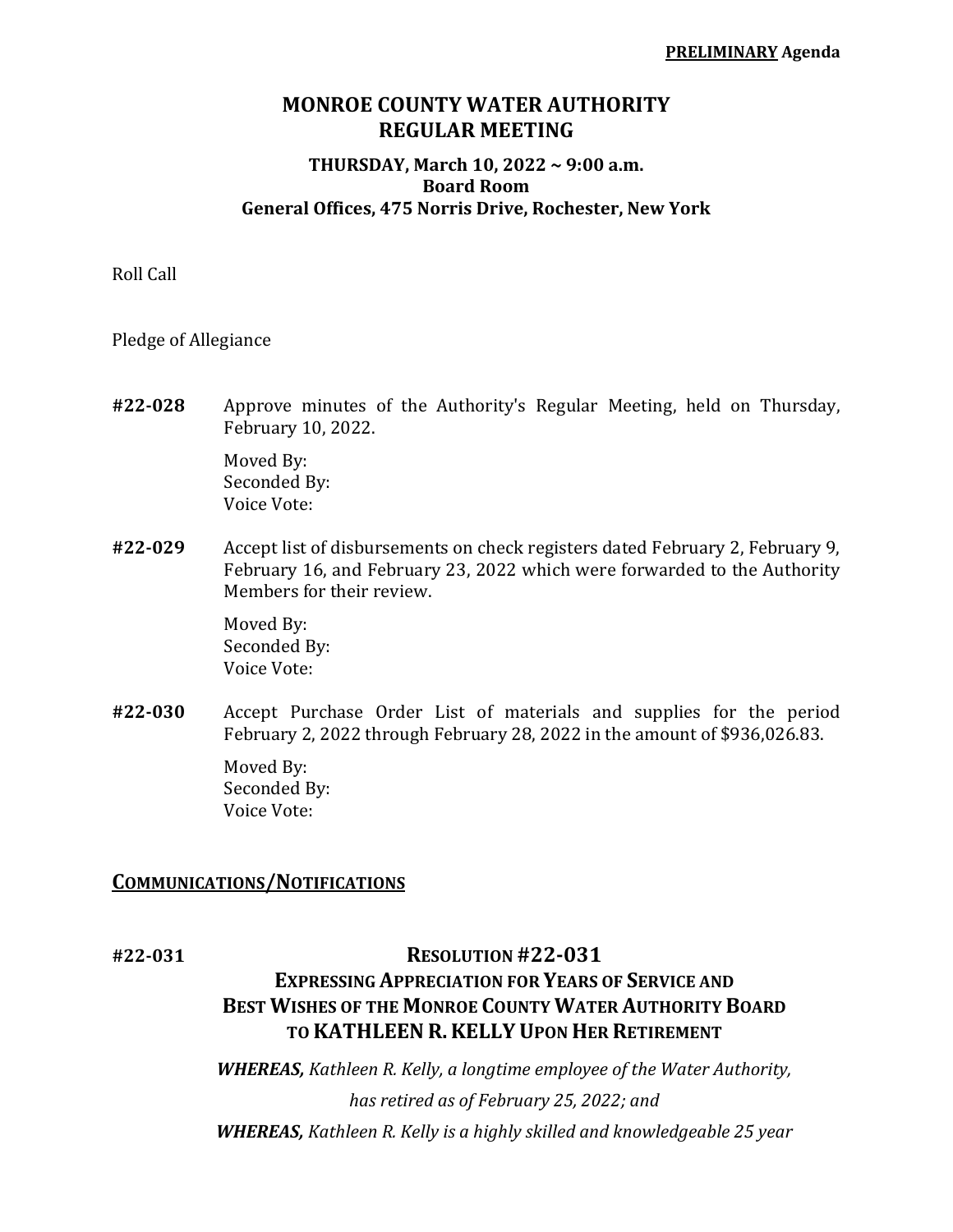*veteran of the Water Authority; and*

*WHEREAS, Kathleen R. Kelly will be remembered for her dedicated service by her fellow employees and management of the Water Authority. NOW, THEREFORE, BE IT RESOLVED, MCWA extends its appreciation and best wishes for a happy, fulfilling retirement; and BE IT FURTHER RESOLVED, the Recording Secretary of the Board is hereby requested to forward a copy of this Resolution to Kathleen R. Kelly, MCWA Retiree.*

Moved By: Seconded By: Roll Call Vote:

**#22-032** Confirm the following personnel appointment pending approval and pursuant to the Rules and Regulations of the Monroe County Civil Service Commission: Appointment of Joseph Attili to the title of Laborer, effective March 14, 2022, at an hourly rate of \$18.73.

> Moved By: Seconded By: Roll Call Vote:

**#22-033** Confirm the following personnel appointment pending approval and pursuant to the Rules and Regulations of the Monroe County Civil Service Commission: Appointment of Timothy Stevens to the title of Senior Project Engineer – Water Distribution, effective March 14, 2022, at an annual salary of \$92,602.

> Moved By: Seconded By: Roll Call Vote:

**#22-034** Confirm the following personnel appointment pending approval and pursuant to the Rules and Regulations of the Monroe County Civil Service Commission:

> Promotion of Phillip Baglio to the title of Skilled Laborer, effective March 14, 2022, at an hourly rate of \$23.88.

Moved By: Seconded By: Roll Call Vote: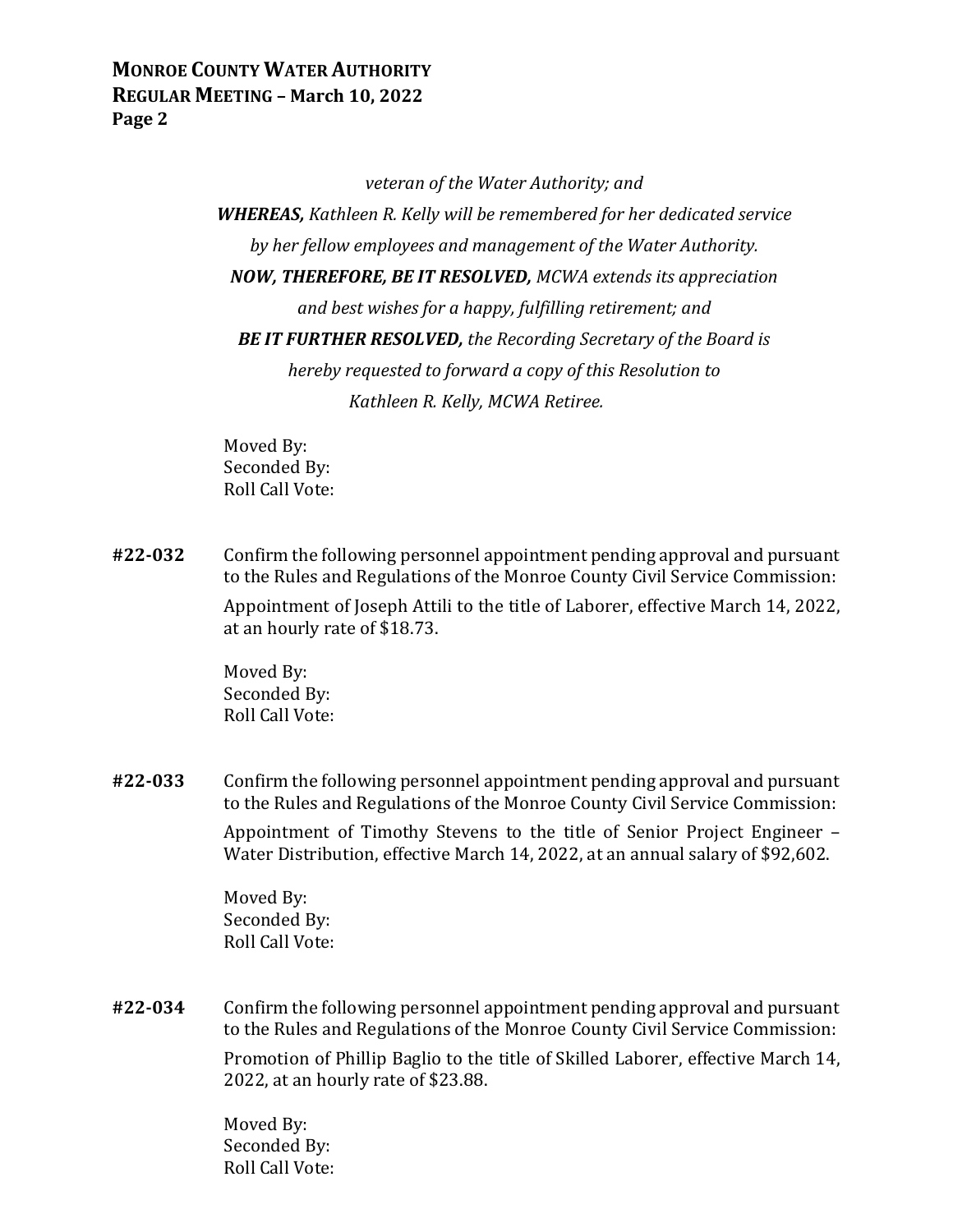**#22-035** Authorize the award of the **Liquid Aluminum Sulfate** unit price contract to the low responsive, responsible bidder, **Chemtrade Chemicals US LLC** for the bid amount of \$192,000.00 (\$320.00/dry ton) with the option to extend the contract for up to four additional one-year terms upon mutual consent.

> Moved By: Seconded By: Roll Call Vote:

**#22-036** Authorize a commodity purchase order for the purchase of **microbiological testing products** from **IDEXX Distribution, Inc.**, to be ordered as needed, at the unit prices proposed for an estimated amount of \$125,000 for a term not to exceed two years, beginning April 1, 2022 through March 31, 2024.

> Moved By: Seconded By: Roll Call Vote:

**#22-037** Authorize the purchase of **seven generators and appurtenant equipment** from **Better Power, Inc.** utilizing New York State Contract Group #38232, Award #23173, Contract #PC69013 for an estimated total cost of \$35,000.

> Moved By: Seconded By: Roll Call Vote:

**#22-038** Authorize the award of a unit price contract for the **Lee Road East Tank Rehabilitation and Concrete Roof Coating** project to the low responsive, responsible bidder, **Utility Service Co., Inc**. in the bid amount of \$1,834,800.

> Moved By: Seconded By: Roll Call Vote:

**#22-039** Authorize the award of a unit price contract for the **Van Voorhis Road and Mendon-Ionia Road Water Main Replacements Project** contract to the low responsive, responsible bidder, **Nardozzi Paving & Construction, LLC** in the bid amount of \$854,815.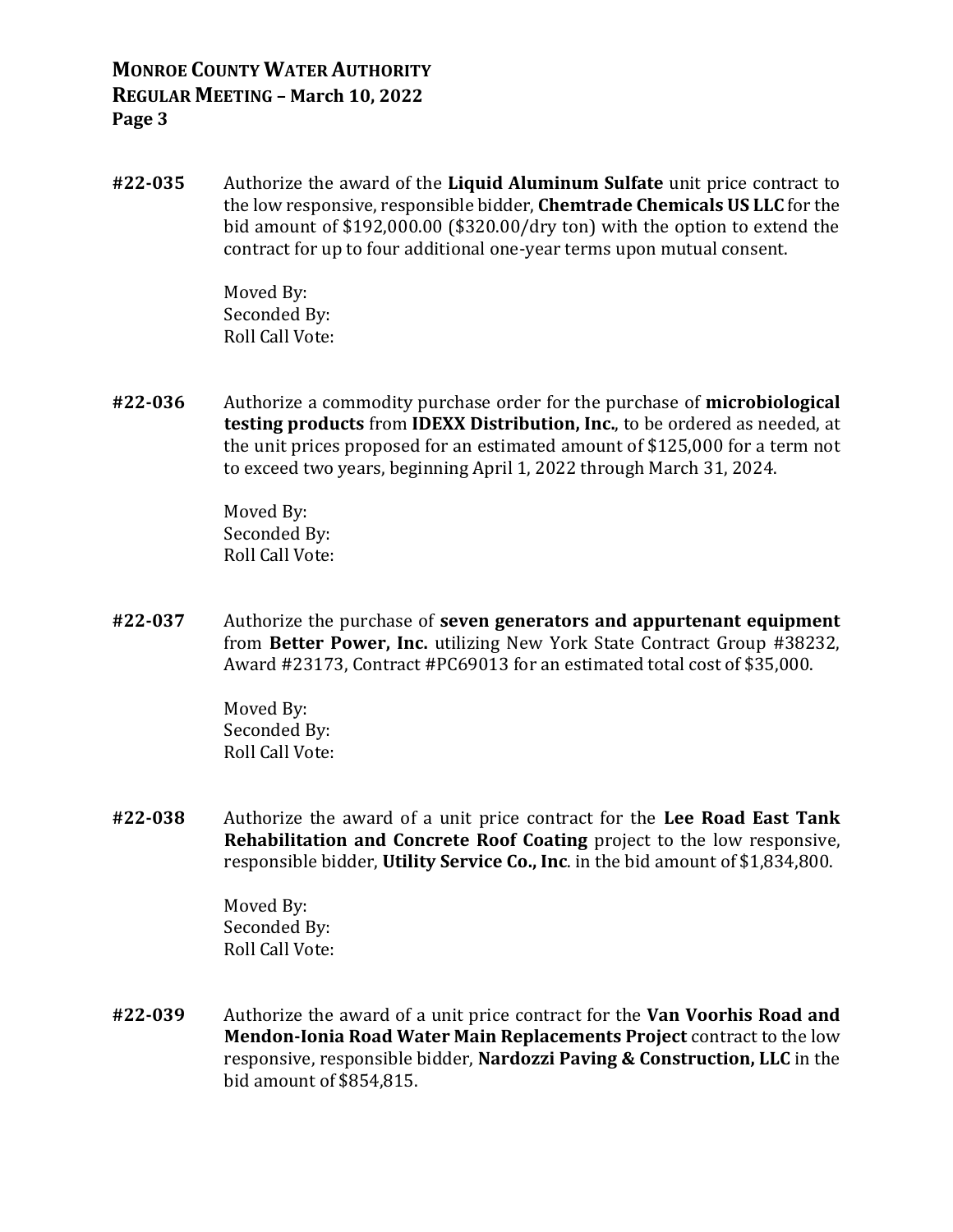Moved By: Seconded By: Roll Call Vote:

**#22-040** Authorize the Monroe County Water Authority to make a payment in the amount of \$29,036 to **Elmwood Terrace Townhouses Owner KofP LLC** for a permanent easement at their property located in the town of Brighton.

> Moved By: Seconded By: Roll Call Vote:

#### **AUDIT COMMITTEE REPORT**

**#22-041** Upon consideration and recommendation of the Monroe County Water Authority's Audit Committee, the Board hereby approves the **2021 Annual Financial Statements** as audited by EFPR Group, LLP.

> Moved By: Seconded By: Roll Call Vote:

**#22-042** Upon recommendation of the Monroe County Water Authority's Audit Committee, the Board hereby approves the **2021 Annual Investment Audit** as performed by EFPR Group, LLP.

> Moved By: Seconded By: Roll Call Vote:

**#22-043** Upon recommendation of the Monroe County Water Authority's Audit Committee, the Board hereby approves the **2021 Annual Investment Report** as directed under Title 7, Section 2925 of the Public Authorities Law, issued under the *Annual Statement of Investment Policy* in effect through December 31, 2021.

> Moved By: Seconded By: Roll Call Vote: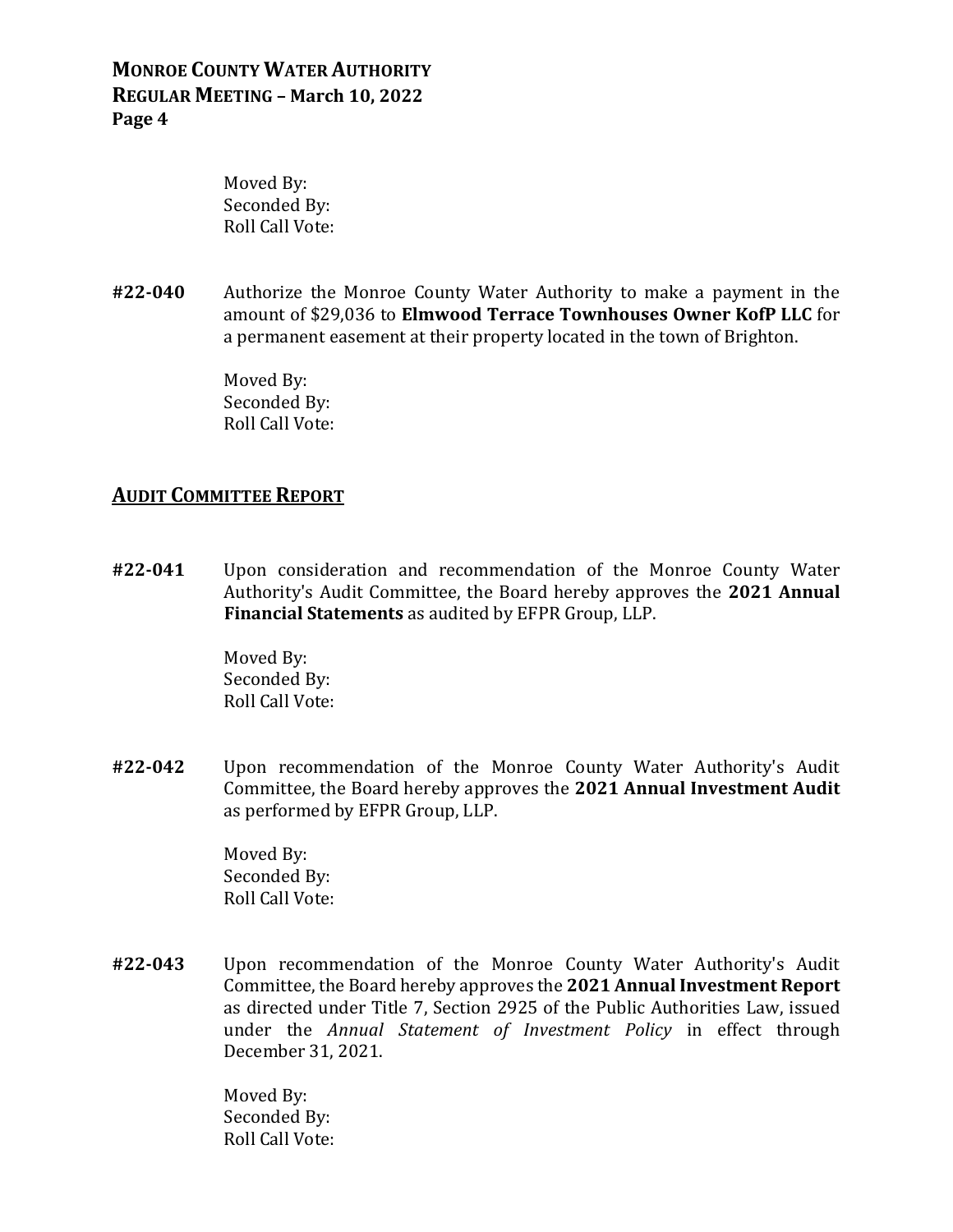**#22-044** Upon recommendation of the Monroe County Water Authority's Audit Committee, the Board hereby approves **Management's Assessment of the Effectiveness of Internal Control Structure and Procedures,** as presented on this date.

> Moved By: Seconded By: Roll Call Vote:

**#22-045** The Members of the Authority expressly make the following determination for all awards of Procurement Contracts made during this meeting: (i) the proposed awardee has been found to be responsible; (ii) the proposed awardee complied with the State Finance Law provisions regarding Permissible Contacts (as defined in the Authority's Procurement Disclosure Policy); (iii) the proposed awardee has (or will prior to the final award being effective) complied with the State Finance Law provisions that require disclosure of all information required to be in the Authority's Solicitation Materials (as such term is defined in the Authority's Procurement Disclosure Policy); and (iv) the procurement process did not involve conduct that is prohibited by the Public Officers Law, the Authority's Procurement Disclosure Policy, and the Authority's Code of Ethics and Conflict of Interest Policies.

> Moved By: Seconded By: Roll Call Vote:

#### **GOVERNANCE COMMITTEE REPORT**

**#22-046** Upon recommendation of the Monroe County Water Authority's Governance Committee, the Board hereby re-adopts MCWA's **Mission Statement,** as presented.

> Moved By: Seconded By: Roll Call Vote:

**#22-047** Upon recommendation of the Monroe County Water Authority's Governance Committee, the Board hereby accepts the **Report on 2021 Performance Measures,** as presented.